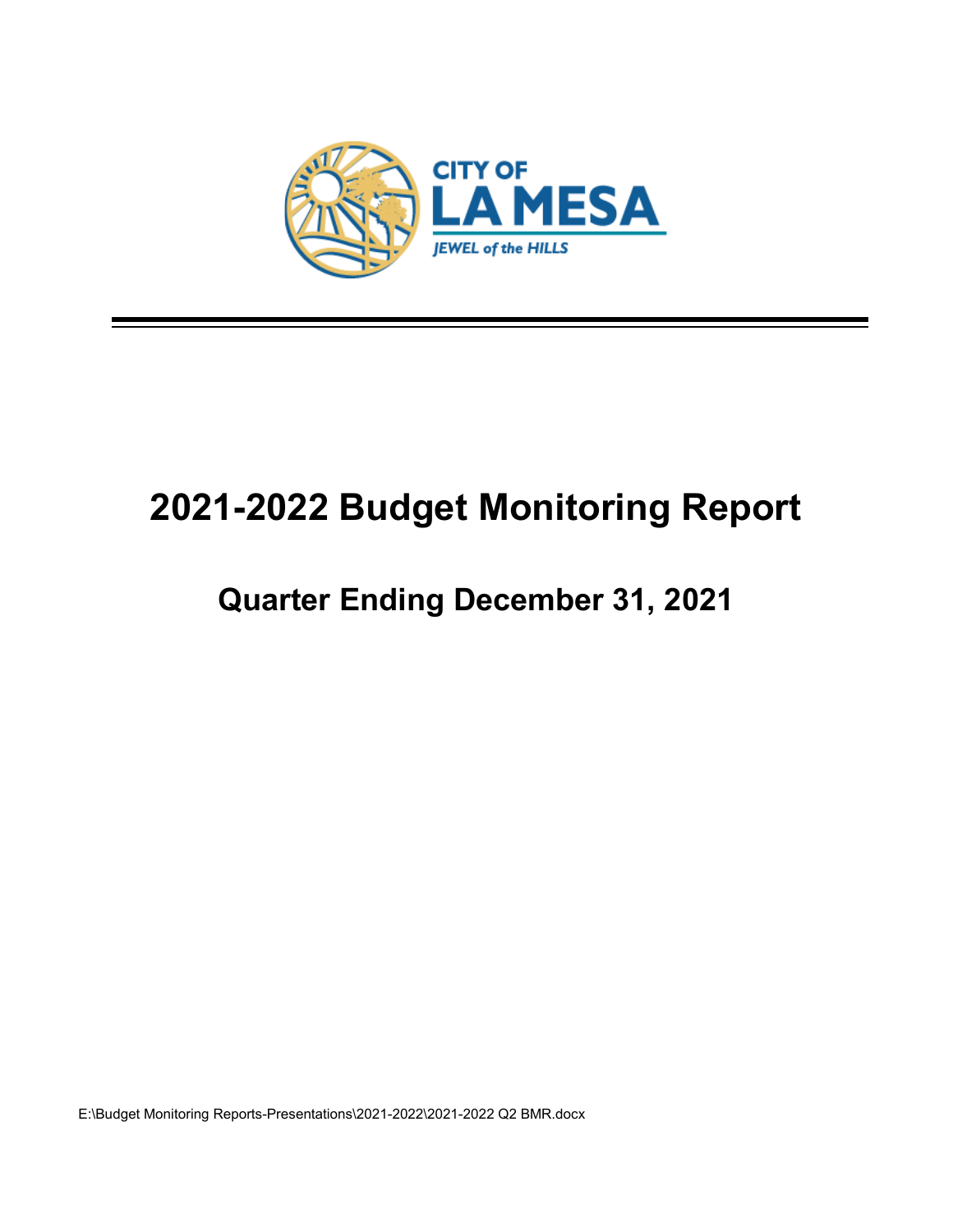The Finance Department produces the quarterly Budget Monitoring Report using month-end financial information from the City's financial system, input from staff in City departments, and relevant information from local, regional, and national sources (e.g., newspapers, economists, League of California Cities, etc.).

If you are new to this report, we suggest that you start by first reviewing the Reader's Guide located at the end of the document for information on the organization and layout of the report.

Please contact Tammi Royales at (619) 667-1122 if you have any questions, comments, or suggestions.

## **Table of Contents**

| Page |
|------|
| 2    |
|      |
| 8    |
| 9    |
| 10   |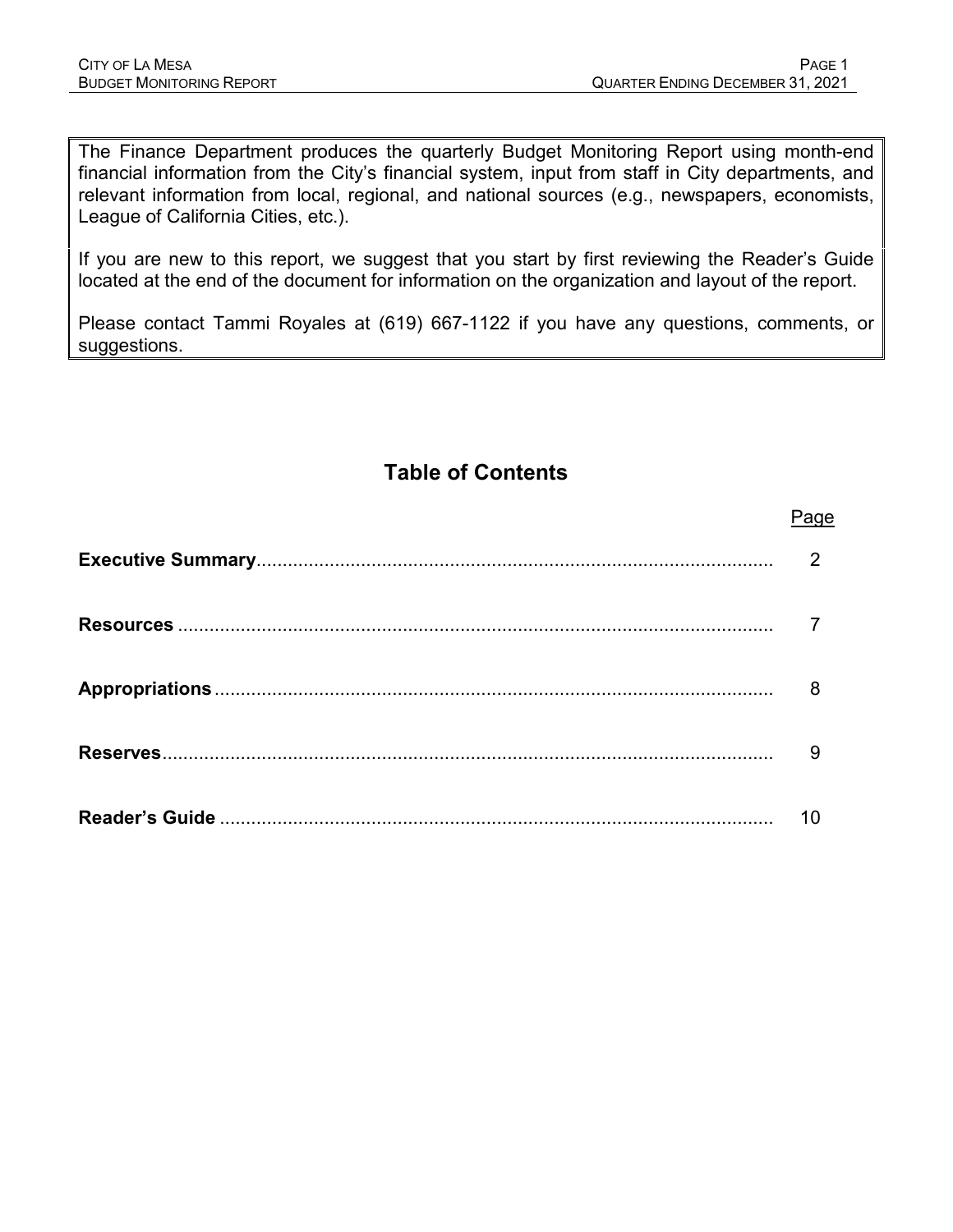## **EXECUTIVE SUMMARY**

This Budget Monitoring Report details and analyzes economic indicators and forecasts based on certain assumptions and published projections through the quarter ending December 31, 2021. As a result of the COVID-19 public health emergency declared in early March 2020, the national economy took an immediate decline in most areas. As of the end of the quarter, most economic factors were on the rise but some outlooks still remain uncertain of the long term effects.

#### **NATIONAL ECONOMIC INDICATORS AND FORECASTS**

#### *U.S. Leading Economic Index*

The Conference Board Leading Economic Index® (LEI) for the U.S. increased by 0.8 percent in December to 120.8, following a 0.7 percent increase in November and a 0.7 percent increase in October.

"The U.S. LEI ended 2021 on a rising trajectory, suggesting the economy will continue to expand well into the spring," said Ataman Ozyildirim, Senior Director of Economic Research at The Conference Board. "For the first quarter, headwinds from the Omicron variant, labor shortages, and inflationary pressures—as well as the Federal Reserve's expected interest rate hikes—may moderate economic growth. The Conference Board forecasts GDP growth for Q1 2022 to slow to a relatively healthy 2.2 percent (annualized). Still, for all of 2022, we forecast the US economy will expand by a robust 3.5 percent—well above the prepandemic trend growth."

#### **The Conference Board U.S. Leading Economic Index (2016 = 100)**

|        | <b>Index</b> | % Change |
|--------|--------------|----------|
| Dec 20 | 109.6        | 0.40%    |
| Jan    | 110.1        | 0.50%    |
| Feb    | 110.2        | 0.10%    |
| Mar    | 111.6        | 1.30%    |
| Apr    | 113.0        | 1.30%    |
| May    | 114.3        | 1.20%    |
| Jun    | 115.1        | 0.70%    |
| Jul    | 116.4        | 1.10%    |
| Aug    | 117.3        | $0.80\%$ |
| Sep    | 117.5        | 0.20%    |
| Oct    | 119.1        | $0.70\%$ |
| Nov    | 119.9        | 0.70%    |
| Dec 21 | 120.8        | $0.80\%$ |

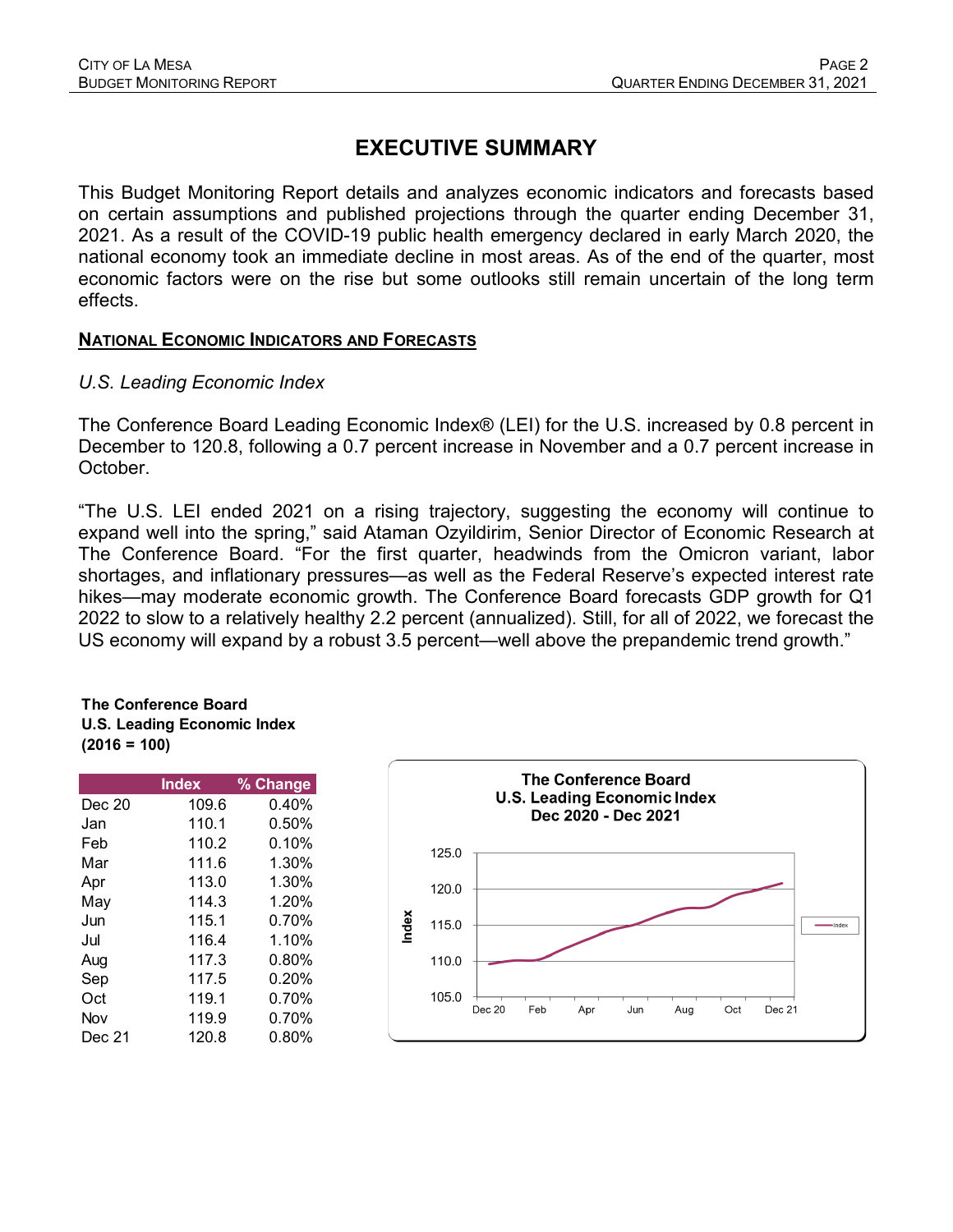#### *Consumer Price Index*

The Consumer Price Index for All Urban Consumers (CPI-U) increased 0.5 percent in December on a seasonally adjusted basis after rising 0.8 percent in November, the U.S. Bureau of Labor Statistics reported in January. Over the last 12 months, the all items index increased 7.0 percent before seasonal adjustment. Increases in the indexes for shelter and for used cars and trucks were the largest contributors to the seasonally adjusted all items increase. The food index also contributed, although it increased less



than in recent months, rising 0.5 percent in December. The energy index declined in December, ending a long series of increases; it fell 0.4 percent as the indexes for gasoline and natural gas both decreased.

The index for all items less food and energy rose 0.6 percent in December following a 0.5 percent increase in November. This was the sixth time in the last 9 months it has increased at least 0.5 percent. Along with the indexes for shelter and for used cars and trucks, the indexes for household furnishings and operations, apparel, new vehicles, and medical care all increased in December. As in November, the indexes for motor vehicle insurance and recreation were among the few to decline over the month.

#### *Municipal Cost Index*

The Municipal Cost Index (MCI) remained unchanged in December after increasing 0.6 percent in November and 0.8 percent in October. Overall, the MCI has increased 10.8 percent over the past twelve months. The MCI reflects the impact of the costs of labor, materials and contract services on the actual inflation experienced by the City. These costs are all factored into the composite MCI. Major indicators of these items used for the MCI include the Consumer Price Index, the



Producer Price Index and the construction cost indexes published by the U.S. Department of Commerce.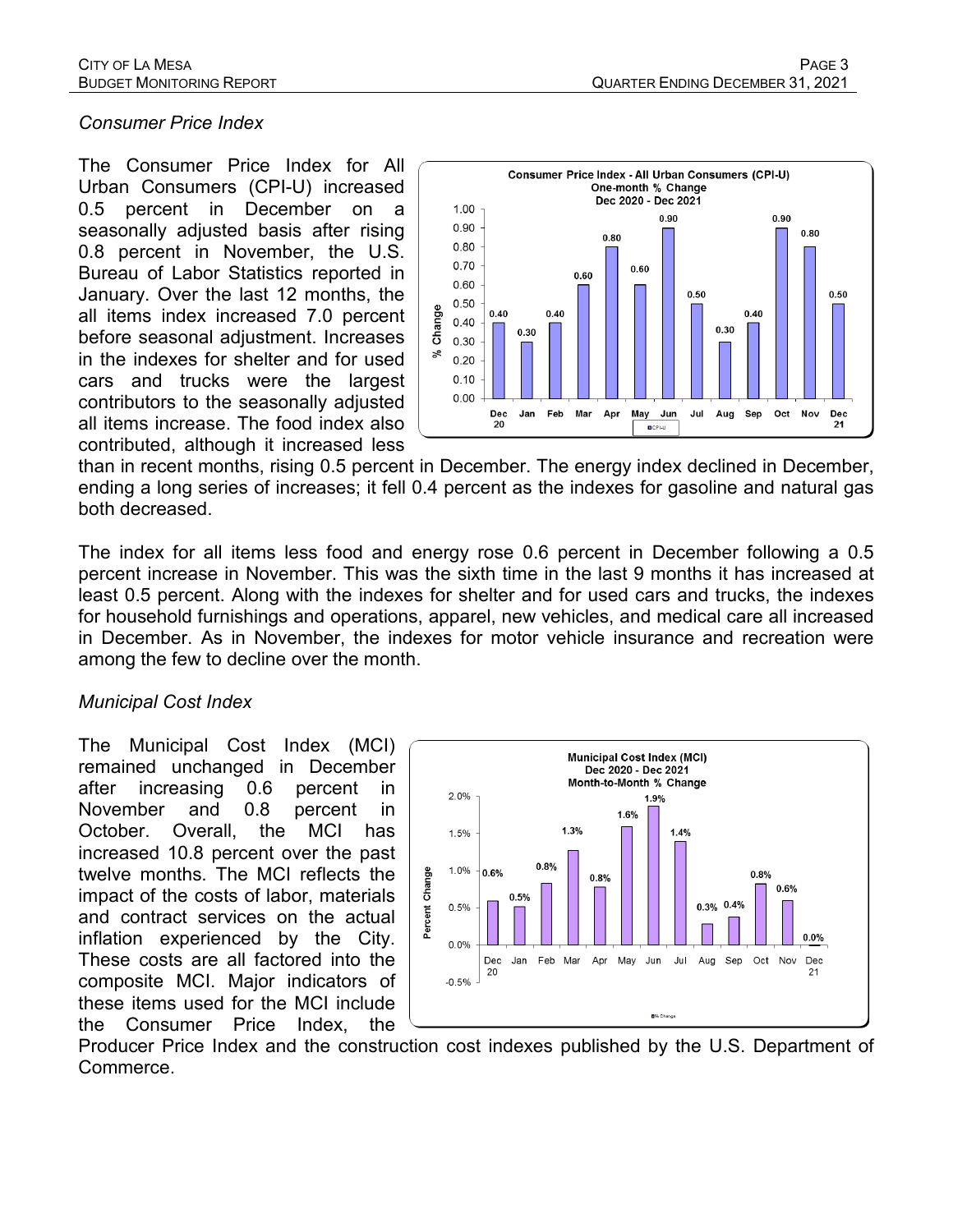#### *U.S. Unemployment Rate*

Total nonfarm payroll employment rose by 199,000 in December, and the unemployment rate declined to 3.9 percent, the U.S. Bureau of Labor Statistics reported in January. Employment continued to trend up in leisure and hospitality, in professional and business services, in manufacturing, in construction, and in transportation and warehousing. The unemployment rate declined by 0.3 percentage point to 3.9 percent in December, and the number of unemployed persons



decreased by 483,000 to 6.3 million. Over the year, these measures are down by 2.8 percentage points and 4.5 million, respectively. In February 2020, prior to the coronavirus (COVID-19) pandemic, the unemployment rate was 3.5 percent, and unemployed persons numbered 5.7 million. The number of long-term unemployed (those jobless for 27 weeks or more) declined by 185,000 to 2.0 million in December. This measure is down from 4.0 million a year earlier but is 887,000 higher than in February 2020. The long-term unemployed accounted for 31.7 percent of the total unemployed in December

#### *Federal Funds Rate (Discount Rate)*

A recent statement issued by the Federal Open Market Committee (FOMC) indicates that the sectors most adversely affected by the pandemic have improved in recent months but continue to be affected by COVID-19. Job gains have been solid in recent months, and the unemployment rate has declined substantially. Supply and demand imbalances related to the pandemic and the reopening of the economy have continued to contribute to elevated levels of inflation. Overall financial conditions remain accommodative, in part reflecting policy measures to support the economy and the flow of credit to U.S. households and businesses. The Committee decided to keep the target range for the federal funds rate at 0 to 1/4 percent.

#### **STATE AND LOCAL ECONOMIC INDICATORS AND FORECASTS**

#### *State and Local Unemployment*

The state unemployment rate declined from 7.5 percent in October to 7.0 percent in November before declining another half percent to 6.5 percent in December. The County of San Diego and the City of La Mesa unemployment rates decreased from 5.6 percent and 5.8 percent respectively in September to 5.3 percent in October and 4.6 percent in November before each declining further to 4.2 percent and 4.0 percent in December.

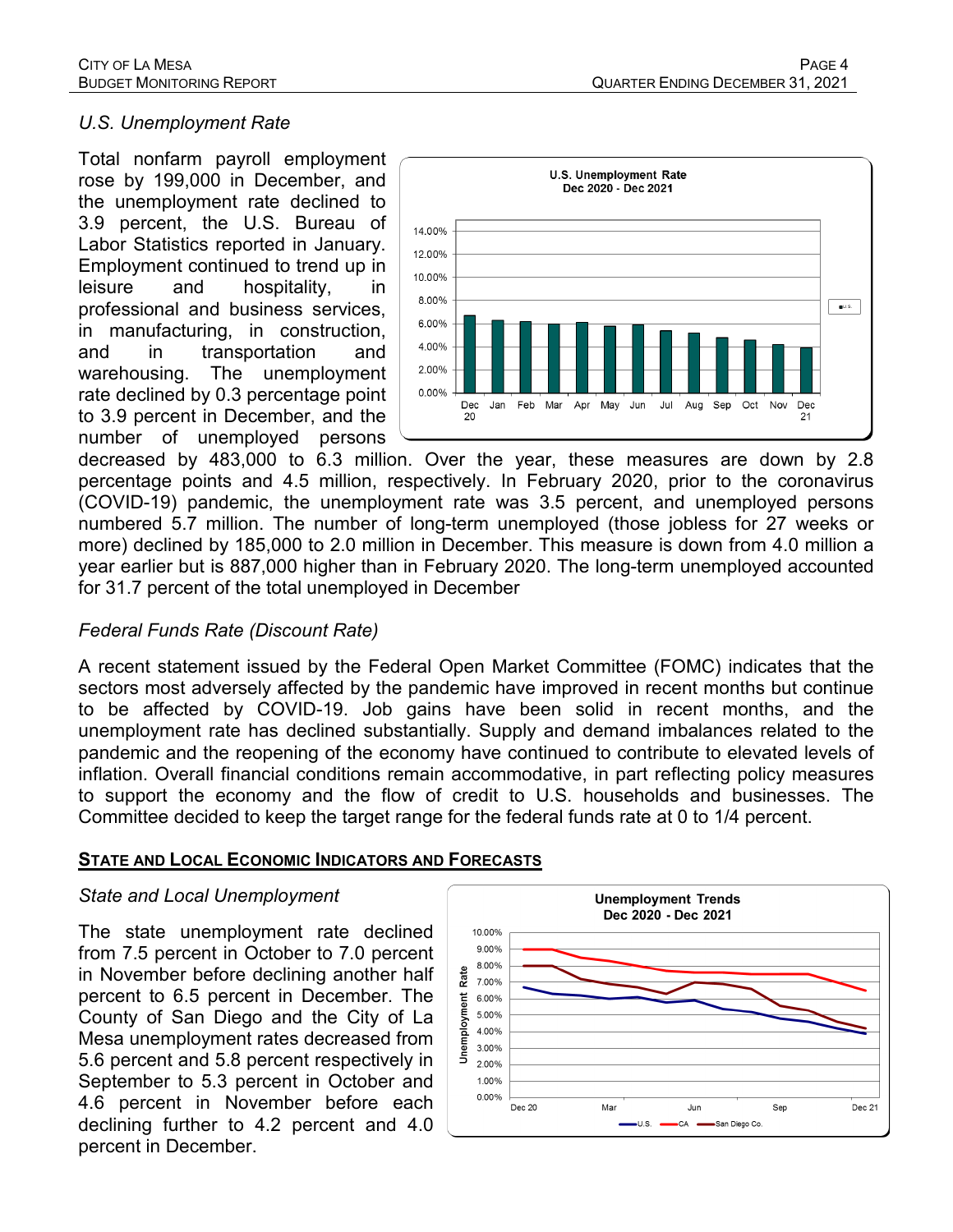California's labor market continued to expand at a steady pace in December, with total nonfarm employment in the state growing by 50,700 positions over the month, according to an analysis released jointly with the [UCR School of](https://ucreconomicforecast.org/)  [Business Center for Economic](https://ucreconomicforecast.org/)  [Forecasting and Development.](https://ucreconomicforecast.org/) California growth accounted for just over one-quarter of the nation's overall job gains for the month.



"Many states have fully recovered the jobs they lost during the pandemic," said [Taner Osman,](https://beaconecon.com/about-us/our-people/staff-bios/#tanerosman) Research Manager at Beacon Economics and the Center for Forecasting. "Since California is still playing catch-up, we expect to see stronger job growth in the state in 2022, compared to the nation overall."

California's unemployment rate fell to 6.5 percent in December, a 0.5 percentage-point decline from the previous month. However, the state's unemployment rate remains elevated relative to the 3.9 percent rate in the United States overall. California's labor supply has contracted significantly since the start of the pandemic. Despite an expansion of 30,200 workers in December, since February 2020, the state's labor force has shrunk by 358,100 workers, a 1.8 percent decline.

#### *Local Economic Outlook*

According to Beacon Economics Fall 2021 Economic Forecast, the recovery of San Diego's labor market has lagged in the Inland Empire but outperformed the Los Angeles metro. Apartment demand is still depressed in the region with lower rents and higher vacancy rates compared to pre-pandemic levels.

Although the San Diego metro has gained jobs in all but one of the last seven months, the region has recovered only 57 percent of the total jobs lost in March and April 2020, the onset of the pandemic. With more than 40 percent of pre-pandemic jobs yet to be regained, the trajectory of recovery among different industries has varied significantly. While industries such as Leisure and Hospitality and Other Services have seen strong growth in recent months, they still have a long way to go to recover all the jobs lost following April 2020's historic decline.

The pandemic's impact on the San Diego apartment market has been significant. Apartment demand took a hit last year as buyers and sellers grappled with work from home (WFH) policies and the fact that many workers no longer needed to live near their place of employment. After rising 18% in 2021, the apartment rental market has stabilized and fell 0.2 percent in December. As the labor market picks up, and as work from home trends move to a hybrid structure, Beacon Economics expects San Diego rents to increase across the remainder of this year.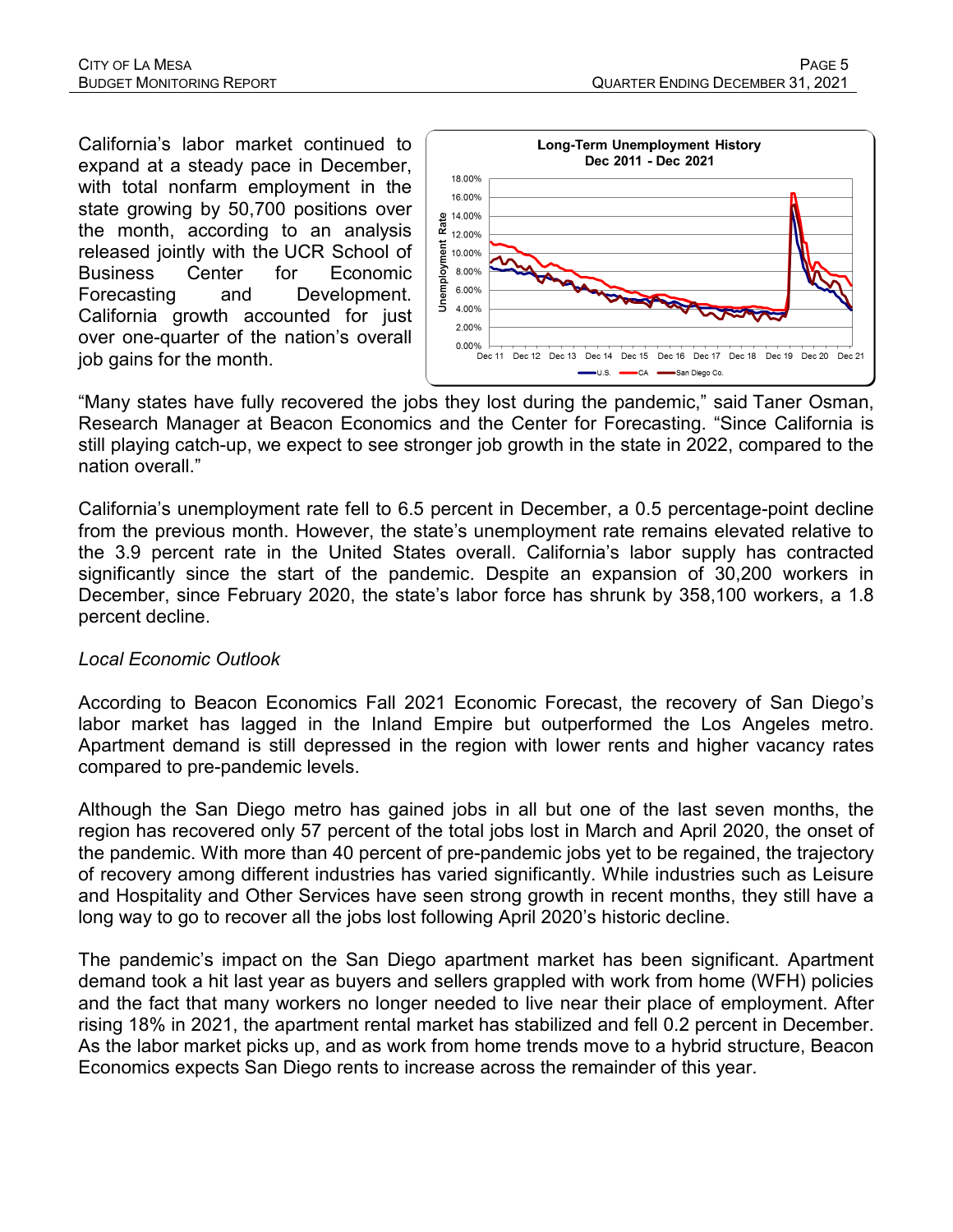#### *Local Sales Tax Allocations*

La Mesa's receipts from July through September were 12.8% above the third sales period in 2020. Excluding reporting aberrations, actual sales were up 13.2%.

This strong percentage gain signifies the continued rebound from the pandemic impacts of a year ago. Sensational returns from multiple retailers including family apparel, specialty and electronics/appliance stores



were largely responsible for the general consumer growth. With minimal mask requirements and continued pent up demand to eat out, casual and quick-service restaurants receipts were only surpassed by amounts reported last quarter in the City's history. An increased number of summer travelers and commuters brought about a lack of supply having upward pressure on gas prices resulted in stellar gains from service stations, while receipts from buildingconstruction suppliers rose with a solid housing market and increased cost of lumber having a positive impact.

The City's transaction tax experienced similar positive results with increased vehicles purchased-registered, solid online sales activity by residents and local restaurants contributing the most.

#### **STATE BUDGET**

Governor Gavin Newsom released his proposed 2022-23 state budget in a news conference in Sacramento on January 10, 2022, drawing on a second year of stronger-than-expected revenues to call for a series of emergency investments to respond to the public health effects of COVID-19 and a combination of one-time and ongoing investments to provide greater support for the health and economic well-being of Californians. The proposed \$213 billion General Fund spending plan includes total reserves of \$35 billion. Negotiations with lawmakers on the budget proposal for 2022-23 will take place over the next several months with a June 15 passing deadline.

Staff will continue to closely monitor the State's budget situation and review any actions by the legislature that might significantly impact the budget.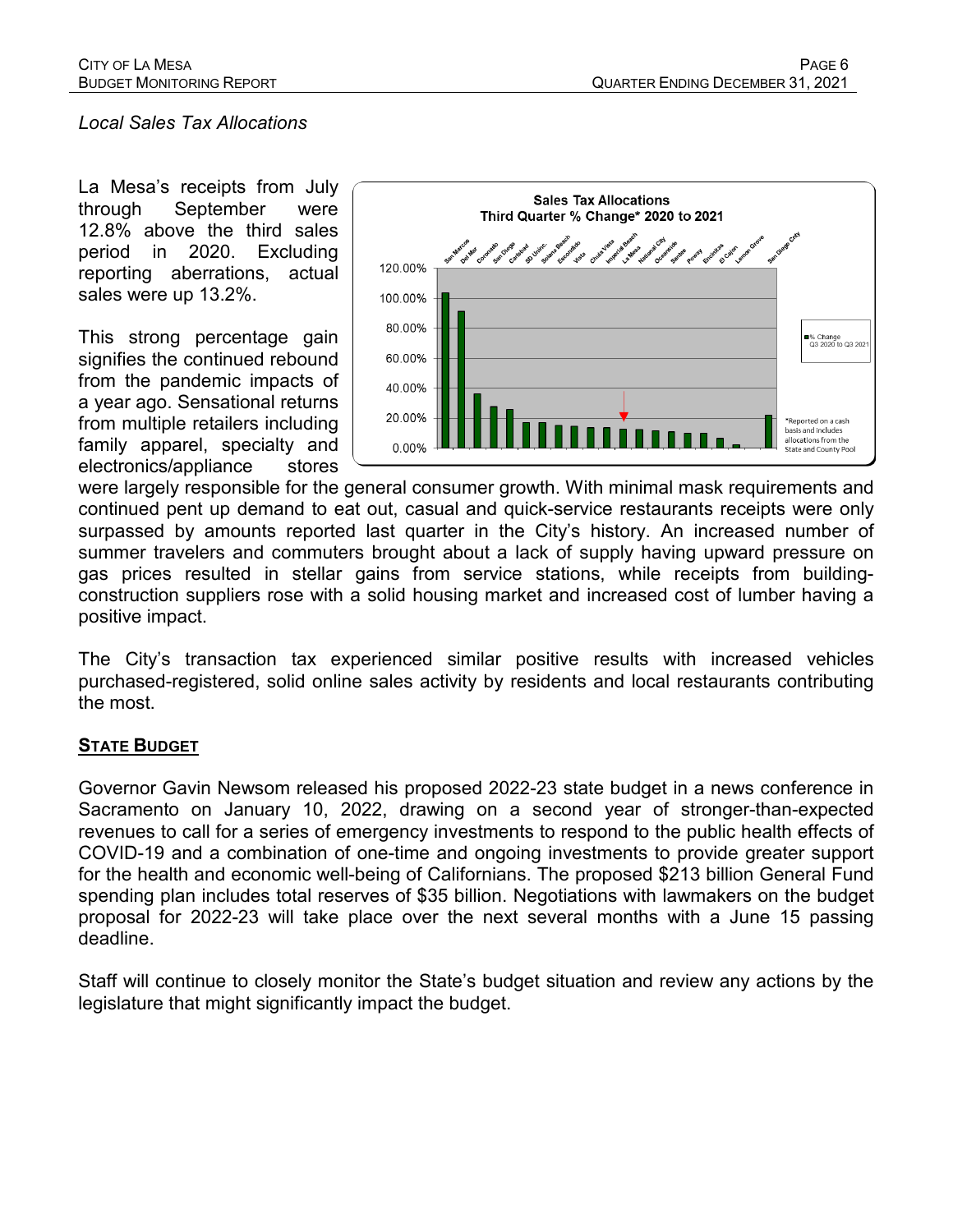#### **GENERAL FUND SUMMARY**

#### *General Fund Resources*

General Fund revenues have come in about as expected through the second quarter of fiscal year 2021-2022. The General Fund's major revenue sources, property tax and sales tax (both base sales & use tax and Proposition L transaction tax) are not received at regular intervals throughout the fiscal year, but rather towards the middle and end of the fiscal year. For this reason, revenue streams received from these sources through the second quarter of the fiscal year will not equate to 50 percent of the total annual revenues that are eventually received.

| <b>General Fund Resouces</b>                                                                            | <b>Current Fiscal Year</b> |                     |                      |              | <b>Prior Year Comparison</b> |                  |              |                  |
|---------------------------------------------------------------------------------------------------------|----------------------------|---------------------|----------------------|--------------|------------------------------|------------------|--------------|------------------|
|                                                                                                         |                            |                     | $%$ of<br><b>YTD</b> |              |                              | <b>YTD</b>       | $%$ of       |                  |
|                                                                                                         |                            | 2021-2022           | <b>Collected</b>     |              | <b>Budget</b>                | <b>Collected</b> |              | <b>Budget</b>    |
| Through 50% of Fiscal Year                                                                              |                            | Budget <sup>1</sup> |                      | (unaudited)  | <b>Collected</b>             | (unaudited)      |              | <b>Collected</b> |
| <b>Revenues:</b>                                                                                        |                            |                     |                      |              |                              |                  |              |                  |
| <b>Taxes</b>                                                                                            |                            |                     |                      |              |                              |                  |              |                  |
| <b>Property Tax</b>                                                                                     | \$                         | 15,691,510          | \$                   | 3,555,335    | 22.7%                        | \$               | 3,586,123    | 23.1%            |
| <b>Former Tax Increment (RDA)</b>                                                                       |                            | 343,600             |                      |              | 0.0%                         |                  |              | 0.0%             |
| <b>Sales</b>                                                                                            |                            | 14,145,000          |                      | 5,430,634    | 38.4%                        |                  | 4,643,265    | 38.4%            |
| <b>Proposition L</b>                                                                                    |                            | 9,974,000           |                      | 3,890,028    | 39.0%                        |                  | 3,236,084    | 38.3%            |
| <b>Cannabis Business Tax</b>                                                                            |                            | 2,000,000           |                      | 629,612      | 31.5%                        |                  | 552,065      | 110.4%           |
| <b>Other</b>                                                                                            |                            | 3,206,700           |                      | 963,863      | 30.1%                        |                  | 745,274      | 23.0%            |
| <b>Subtotal taxes</b>                                                                                   |                            | 45,360,810          |                      | 14,469,472   | 31.9%                        |                  | 12,762,810   | 31.7%            |
| <b>Licenses &amp; permits</b>                                                                           |                            | 1,580,500           |                      | 972,584      | 61.5%                        |                  | 699.668      | 51.5%            |
| Fines, forfeitures & penalties                                                                          |                            | 376,100             |                      | 148,620      | 39.5%                        |                  | 114,990      | 26.9%            |
| Use of money and property                                                                               |                            | 1,365,920           |                      | 625,176      | 45.8%                        |                  | 419,023      | 28.6%            |
| Revenue from other agencies                                                                             |                            | 1,258,120           |                      | 750,382      | 59.6%                        |                  | 414,431      | 39.9%            |
| Service charges                                                                                         |                            | 1,869,100           |                      | 1,017,750    | 54.5%                        |                  | 512,075      | 22.3%            |
| Other revenue                                                                                           |                            | 145,490             |                      | 90,938       | 62.5%                        |                  | 90,241       | 61.3%            |
| <b>Total revenues</b>                                                                                   |                            | 51,956,040          |                      | 18,074,923   | 34.8%                        |                  | 15,013,238   | 32.0%            |
| <b>Other financing sources:</b>                                                                         |                            |                     |                      |              |                              |                  |              |                  |
| Interfund transfers in                                                                                  |                            | 2,902,200           |                      | 1,222,160    | 42.1%                        |                  | 1,179,575    | 42.8%            |
| Interfund transfers out                                                                                 |                            | (1,910,530)         |                      | (529, 900)   | 27.7%                        |                  | (341, 800)   | 26.5%            |
| <b>Total other financing sources</b>                                                                    |                            | 991,670             |                      | 692,260      |                              |                  | 837,775      |                  |
| Plus: Fund Balance at July 1                                                                            |                            | 31,208,810          |                      | 31,208,810   | 100.0%                       |                  | 32,051,168   | 100.0%           |
| <b>Total resources</b>                                                                                  | S.                         | 84,156,520          |                      | \$49,975,993 | 59.4%                        |                  | \$47,902,181 | 59.5%            |
| <sup>1</sup> Budget reflects any amendments approved by the City Council through the end of the quarter |                            |                     |                      |              |                              |                  |              |                  |

- $\checkmark$  Overall, total general fund revenues are meeting budgetary expectations when compared to the same period last fiscal year.
- $\checkmark$  Property tax revenues received through the first quarter are slightly lower than the same time last year. Because the majority of property tax revenues are received in December and April, second quarter revenues are historically below 50 percent.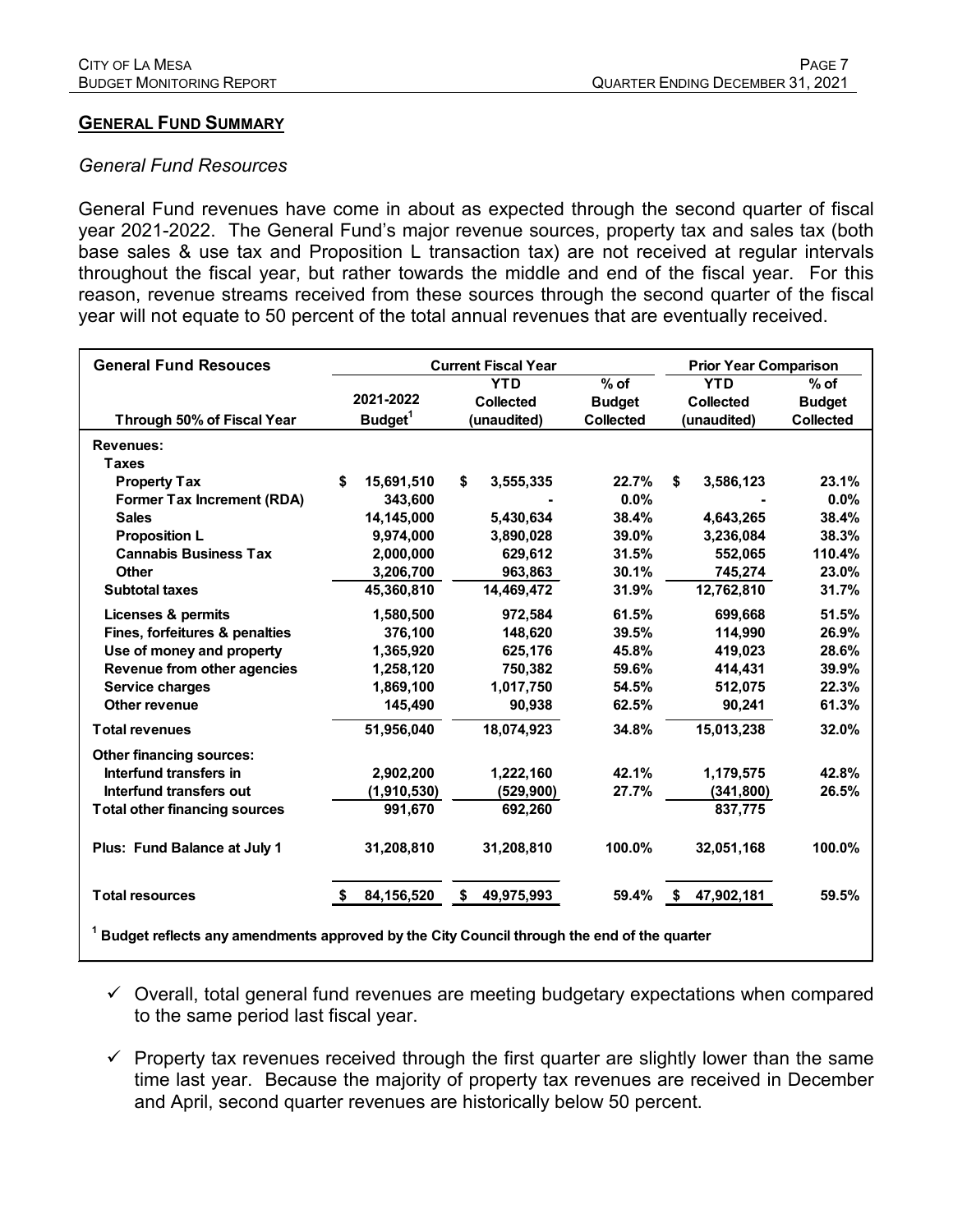- $\checkmark$  Sales tax revenues received through the second quarter are about the same when compared to the same time last year.
- $\checkmark$  Proposition L sales tax revenues are slightly higher when compared the same time last fiscal year and are within budgetary expectations. Proposition L sales tax collections have a somewhat different base than the base sales tax collections. These collections include point-of-sale transactions that occur within the City limits of La Mesa. Proposition L sales tax collections also include transactions that take place outside the City if the items are being delivered into the City (e.g., furniture or large appliances) and autos and other large vehicles purchased that are being registered in La Mesa.
- $\checkmark$  Cannabis Business Tax has been separated out as its own line item in this second quarter report. The budget for Cannabis Business Tax revenue was increased from \$500,000 in FY 20-21 to \$2,000,000 in FY 21-22. Cannabis Business Tax revenues are meeting budgetary expectations in the second quarter and are anticipated to exceed the budgeted revenue by the end of the fiscal year. Sales tax collected from cannabis related businesses in the third quarter of FY 20-21 was over \$159,000.
- $\checkmark$  Other General Fund revenues, including licenses and permits, fines, forfeitures and penalties, which includes parking enforcement, use of money and property, which includes recreation facility rentals, revenue from other agencies and service charges are each up when compared to last year as a direct result of reduced COVID-19 restrictions.
- $\checkmark$  Unrestricted Proposition L proceeds are being utilized to fill the structural budget deficits caused by lower revenues and to pay for ongoing vital City services that otherwise would have been reduced. As the economy recovers and ongoing revenues begin to stabilize, Proposition L proceeds are being used to preserve General Fund reserve levels.

| <b>General Fund Expenditures</b>            |                                                                                 |            |    |            |       |  |                         |  |
|---------------------------------------------|---------------------------------------------------------------------------------|------------|----|------------|-------|--|-------------------------|--|
| Through 50% of Fiscal Year                  | YTD<br>2021-2022<br>Encumbered/<br>Budget <sup>1</sup><br>Expected <sup>2</sup> |            |    |            |       |  | $%$ of<br><b>Budget</b> |  |
| <b>General Fund Department Expenditures</b> |                                                                                 |            |    |            |       |  |                         |  |
| Police                                      | \$                                                                              | 22,555,300 | \$ | 10,802,830 | 47.9% |  |                         |  |
| Fire                                        |                                                                                 | 13,530,520 |    | 6,861,957  | 50.7% |  |                         |  |
| <b>Public Works</b>                         |                                                                                 | 10,345,500 |    | 5,219,512  | 50.5% |  |                         |  |
| <b>Administrative Services</b>              |                                                                                 | 7,974,070  |    | 3,605,805  | 45.2% |  |                         |  |
| <b>Community Development</b>                |                                                                                 | 2,675,110  |    | 1,208,941  | 45.2% |  |                         |  |
| <b>Community Services</b>                   |                                                                                 | 1,991,180  |    | 983,758    | 49.4% |  |                         |  |
| <b>Total General Fund Expenditures</b>      |                                                                                 | 59,071,680 | \$ | 28,682,803 | 48.6% |  |                         |  |

*General Fund Appropriations*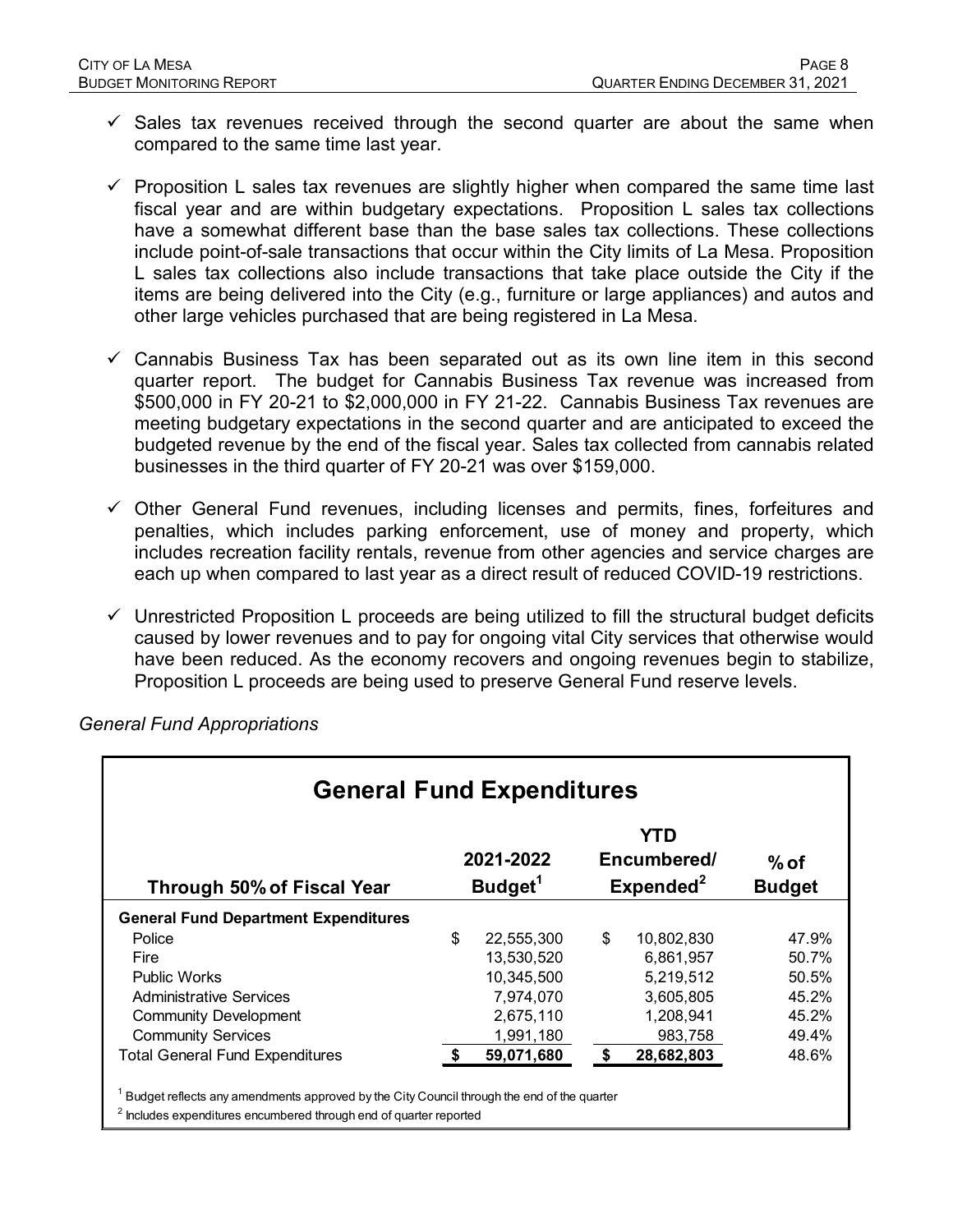$\checkmark$  All departments are at or slightly below expectations through 50 percent of the fiscal year.

#### *General Fund Reserves*

The Budget Monitoring Report for June 30, 2021 included an estimate of available reserves for fiscal year 2020-2021 of \$31,208,810. As the impacts of COVID-19 on General Fund reserves were not as severe as originally anticipated, the General Fund outlook improved. The audited actual ending General Fund reserves reported in the June 30, 2021, financial statements is \$36,598,856. The increase over the projected amount is mostly due to much better than anticipated Sales Tax, Proposition L Sales Tax and Cannabis Tax revenues and some savings in expenditures for professional services and special departmental supplies. The approved Final Budget for FY 21-22 includes estimated available reserves at June 30, 2022 of \$26,930,800. This reserve balance will be further refined based on updated expenditure estimates as part of the General Fund financial forecast in March 2022.

|                                                          |            | <b>Final Budget</b> |            |            |
|----------------------------------------------------------|------------|---------------------|------------|------------|
|                                                          | FY 18-19   | FY 19-20            | FY 20-21   | FY 21-22   |
| Available Reserves at June 30                            | 31,499,284 | 32,051,168          | 36,598,856 | 26,930,800 |
| <b>Reserves as % of Operating</b><br><b>Expenditures</b> | 60.4%      | 61.5%               | 69.6%      | 45.6%      |
| <b>Source of Reserves:</b>                               |            |                     |            |            |
| <b>Property Sale (Police Station)</b>                    | 3,050,000  | 3,050,000           | 3,050,000  | 3,050,000  |
| <b>Property Sale (Other land)</b>                        | 4,000,000  | 4,000,000           | 4,000,000  | 4,000,000  |
| <b>Proposition L Revenues</b>                            | 8,940,142  | 8,741,926           | 8,673,000  | 8,673,000  |
| <b>Reserves from Operations</b>                          | 15,509,142 | 16,259,242          | 20,875,856 | 11,207,800 |
| <b>Total Ending General Fund Reserves</b>                | 31,499,284 | 32,051,168          | 36,598,856 | 26,930,800 |

The City Council's reserve policies formally establish two General Fund reserve targets: a Rainy Day Reserve target of 15 percent and an additional Cash Flow Reserve target of 25 percent. Because of the additional Proposition L Sales Tax revenues, a projected small but steady recovery of base sales and property taxes, and continued cost containment measures by departments, the General Fund reserves are projected to meet both the 15 percent Rainy Day Reserve target and the additional Cash Flow Reserve target of 25 percent in fiscal year 2021- 2022.

#### **CONCLUSIONS**

After an unprecedented year, the nation's economy is in a stage of recovery. Economists are anticipating that this momentum will continue in the coming months and year. Although La Mesa currently maintains a healthy reserve, we will continue to monitor any continuing impacts of COVID-19 on revenues and expenditures. Property tax revenues as well as other General Fund revenues remain stable. Overall General Fund expenditures continue to be within budgetary expectations. Finally, projected General Fund reserves remain consistent with the Council's reserve policies.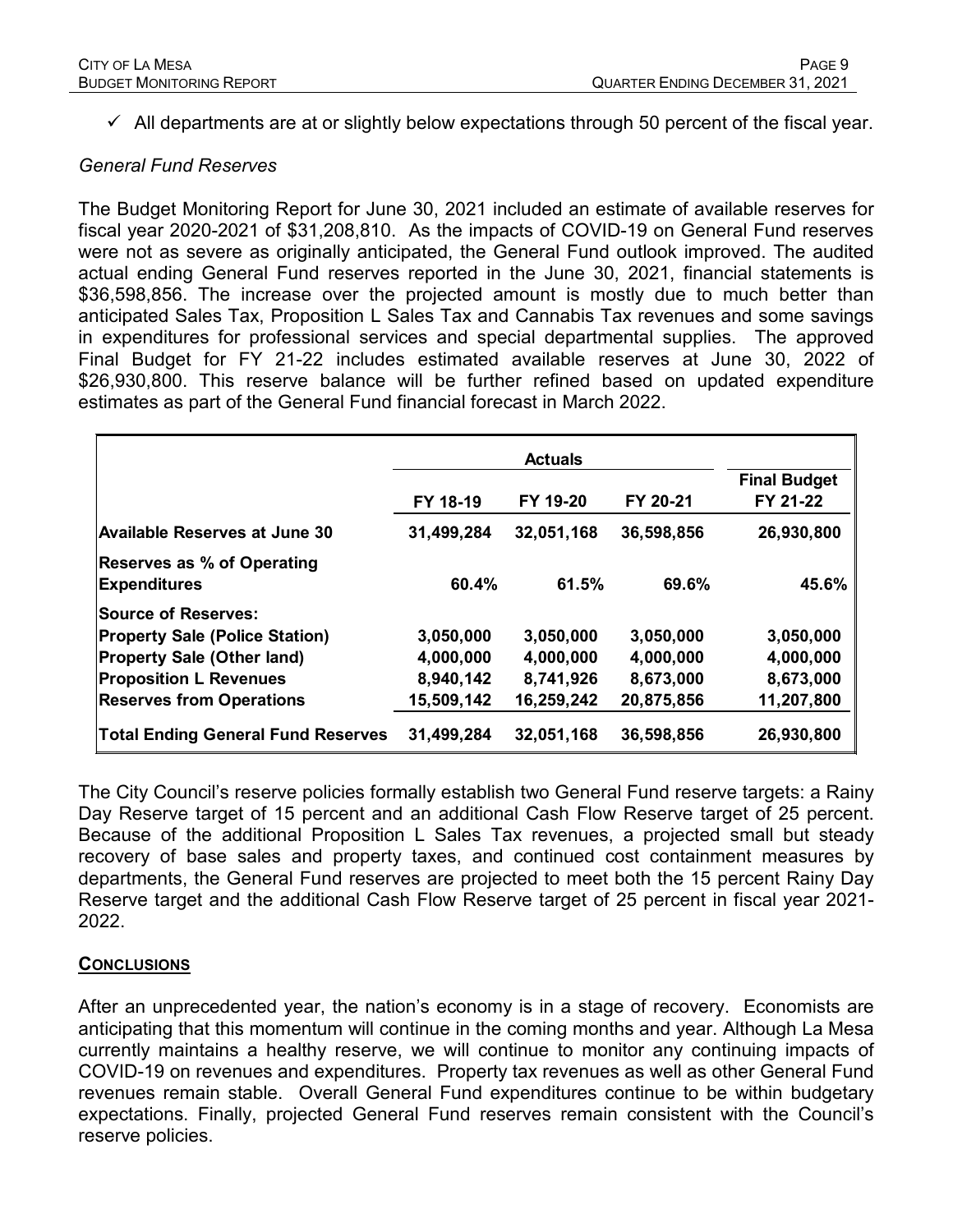## READER'S GUIDE

Managing a municipality the size of La Mesa is, in many ways, like managing a for profit corporation. Instead of focusing upon bottom-line profits, La Mesa managers must skillfully steward public dollars and ensure the effectiveness and efficiency of the City's operations. They must live within legislatively approved budgets that are reviewed by residents, business leaders, and others interested in the City.

Like private corporations, public entities report their financial condition on a regular basis. Corporations make reports to stockholders while public entities report to their "stakeholders" - the individuals and organizations that have a "stake" in the entity's operations.

In addition to an annual financial report and biennial budget document, the City of La Mesa publishes a quarterly Budget Monitoring Report to provide stakeholders with current information about the City's financial condition and performance in the essential areas of the City's operations.

This report is designed to give the reader a sense of how well La Mesa is doing fiscally and what its current successes or challenges might be. It includes a high level overview of the City's financial condition followed by more detailed information on resources and expenditures for those readers who are interested in going beyond the bottom line.

This Reader's Guide has been developed to assist you in reviewing the City of La Mesa's quarterly Budget Monitoring Report. It highlights the type of information contained in each section and presents a glossary of commonly used budget terms.

Please contact Tammi Royales at (619) 667-1122 if you have any questions, comments, or suggestions.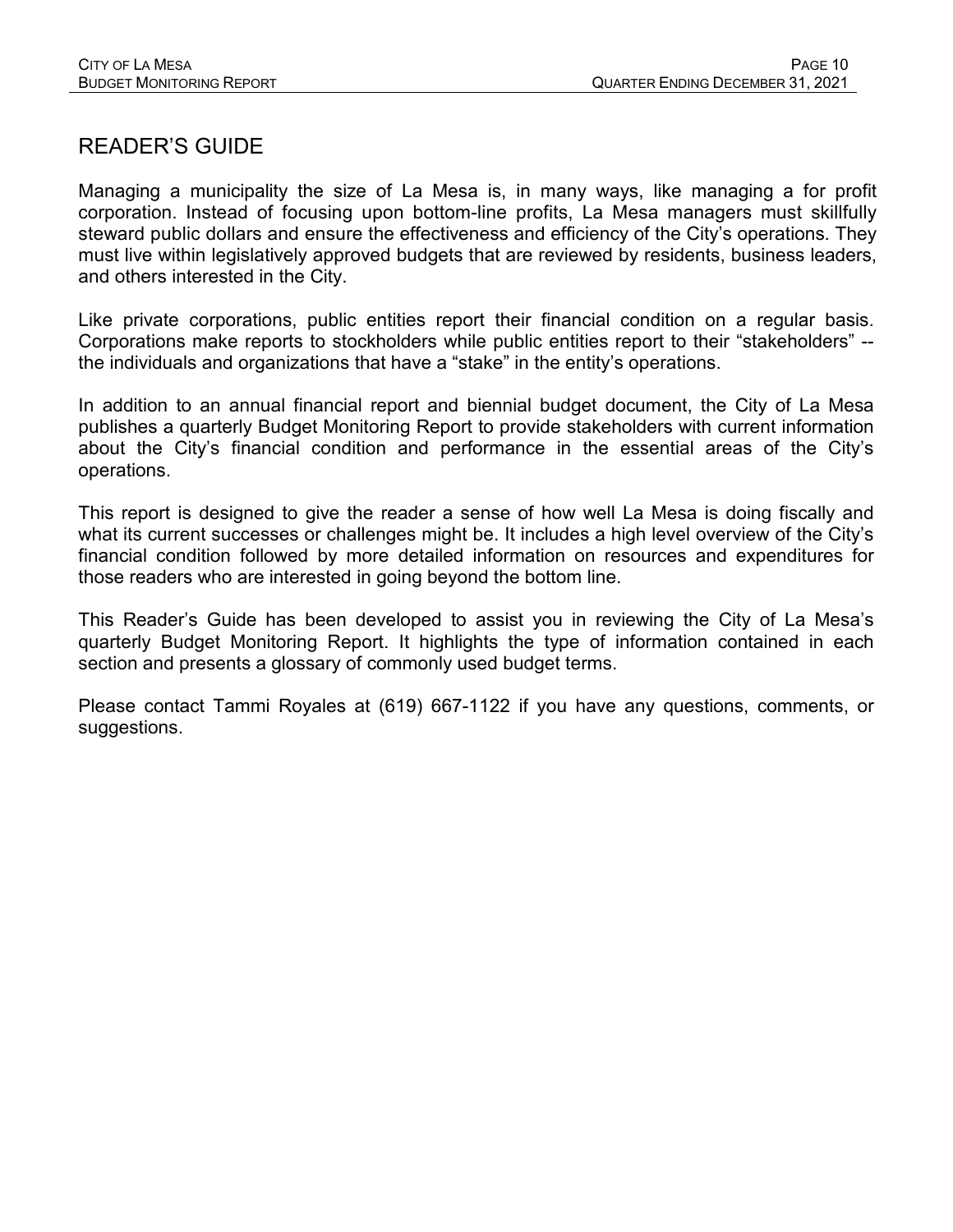#### **QUARTERLY BUDGET MONITORING REPORT ORGANIZATION**

**Executive Summary** – A broad level overview of the City of La Mesa's current financial condition. It begins with comments on the economy, followed by a summary financial table and graph along with any comments highlighting resources and expenditures.

**Resources –** A more detailed discussion of revenue collections and other resources supporting the City's expenditures. Included in the discussion is a financial table showing the current year's budget, year-to-date collections, and calculated percent of budget collected. The discussion also includes comments on the significant factors and conditions affecting these items.

**Appropriations –** A more detailed discussion of expenditures and reserves. Included in the discussion is a financial table showing the current year's budget by department, year-to-date expenditures, and calculated percent of budget expended. The discussion also includes comments on the significant factors and conditions affecting these items.

**Reserves -** Commentary on estimated ending fund balance and its relationship to reserve targets. Included is a table displaying historical ending fund balance related to reserve targets.

#### **FUNDS NOT REPORTED ON**

This report focuses on the General Fund which provides the majority of government services. Other funds have been excluded from this report.

#### **GLOSSARY**

The following are definitions of some of the more common terms one may encounter in reviewing this document.

Accrual Basis – The basis of accounting under which revenues are recorded when they are earned and expenditures are recorded when they result in liabilities for benefits received.

Accrued Revenue – Revenue earned during the current accounting period but which is not collected until a subsequent accounting period.

Appropriation – Amount authorized for expenditure by the City Council.

Beginning Fund Balance – An account used to record resources available for expenditure in one fiscal year because of revenues collected in excess of the budget and/or expenditures less than the budget in the prior fiscal year.

Budget - A financial operating plan for a given period which displays the expenditures to provide services or to accomplish a purpose during that period together with the estimated sources of revenue (income) to pay for those expenditures. Once the fund totals shown in the budget are appropriated by the City Council, they become maximum spending limits.